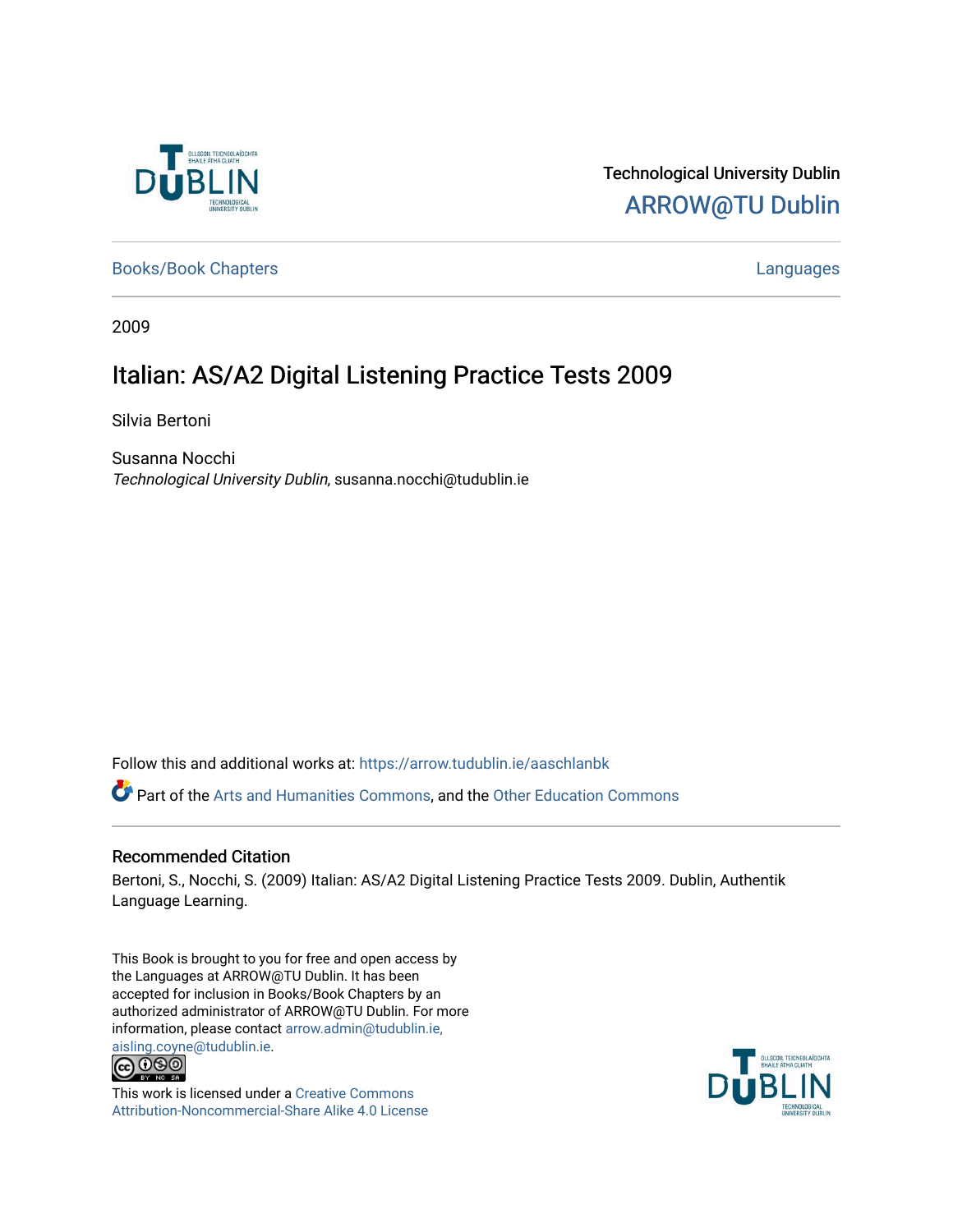# **AS/A2 Digital Listening Practice Tests 2009**

# *ITALIAN*

#### WRITTEN AND EDITED BY SILVIA BERTONI AND SUSANNA NOCCHI

*AS/A2 Digital Listening Practice Tests 2009 Italian* is produced by Authentik Language Learning Resources Ltd. 27 Westland Square, Dublin 2. Authentik is a campus company of Trinity College, Dublin.

**Tests** were written by Derek Aust, Silvia Bertoni and Susanna Nocchi.

**Design:** Shane McEnaney **Cover Design:** Shane McEnaney

**Special thanks** to Elena Castellari, Irma Í Chuív and Robert Ricciardi.

**Studio speakers** : Silvia Bertoni, Susanna Nocchi and Robert Ricciardi.

MP3 files produced and edited by Derek Aust, Silvia Bertoni and Susanna Nocchi. Sound engineer: Gar Duffy,All Write Media.

*Every reasonable effort has been made to contact copyright holders of material used in this publication. If copyright has been inadvertently breached, please contact the company.*

#### **ISBN 978-1-905275-38-0**

*AS/A2 Digital Listening Practice Tests 2009 Italian* is a photocopiable resource. Teachers may make copies of the test for use by their students and for the classes that they teach, but permission does not extend to additional schools. All MP3 file recordings are copyright to source.

**Under no circumstances may any part of this book be forwarded or copied for resale.**

Authentik grants permission to schools to place the material contained within on school networks. Please contact us at info@authentik.ie for licence details and pricing.

| <b>CONTENTS</b>         |                                 |           |
|-------------------------|---------------------------------|-----------|
| Guidelines for teachers | $\overline{2}$                  |           |
| Guidelines for students | 3                               |           |
| <b>AS LEVEL</b>         |                                 |           |
| Test I:                 | Pubblicità                      | $4 - 7$   |
| Test $2:$               | <b>Notizie</b>                  | $8 - 11$  |
| Test 3:                 | TV e Internet                   | $12 - 15$ |
| Test 4:                 | Vacanze                         | $16 - 19$ |
| Test $5:$               | La maturità                     | $20 - 23$ |
| Test 6:                 | Insegnare inglese in Italia     | $24-27$   |
| Test $7:$               | Italians on line                | $28 - 31$ |
| Test 8:                 | Trilinguismo                    | 32-35     |
| <b>AS LEVEL</b>         |                                 |           |
| Test 9:                 | La scuola                       | 36-39     |
| Test $10:$              | Informatica                     | $40 - 43$ |
| Test II:                | Rapporti familiari              | 44-47     |
| Test $12:$              | Al mercato                      | $48 - 51$ |
| Test $13:$              | Alimentazione                   | $52 - 55$ |
| Test 14:                | Un albergo storico              | 56-59     |
| Test $15$ :             | Un Istituto Italiano di Cultura | $60 - 63$ |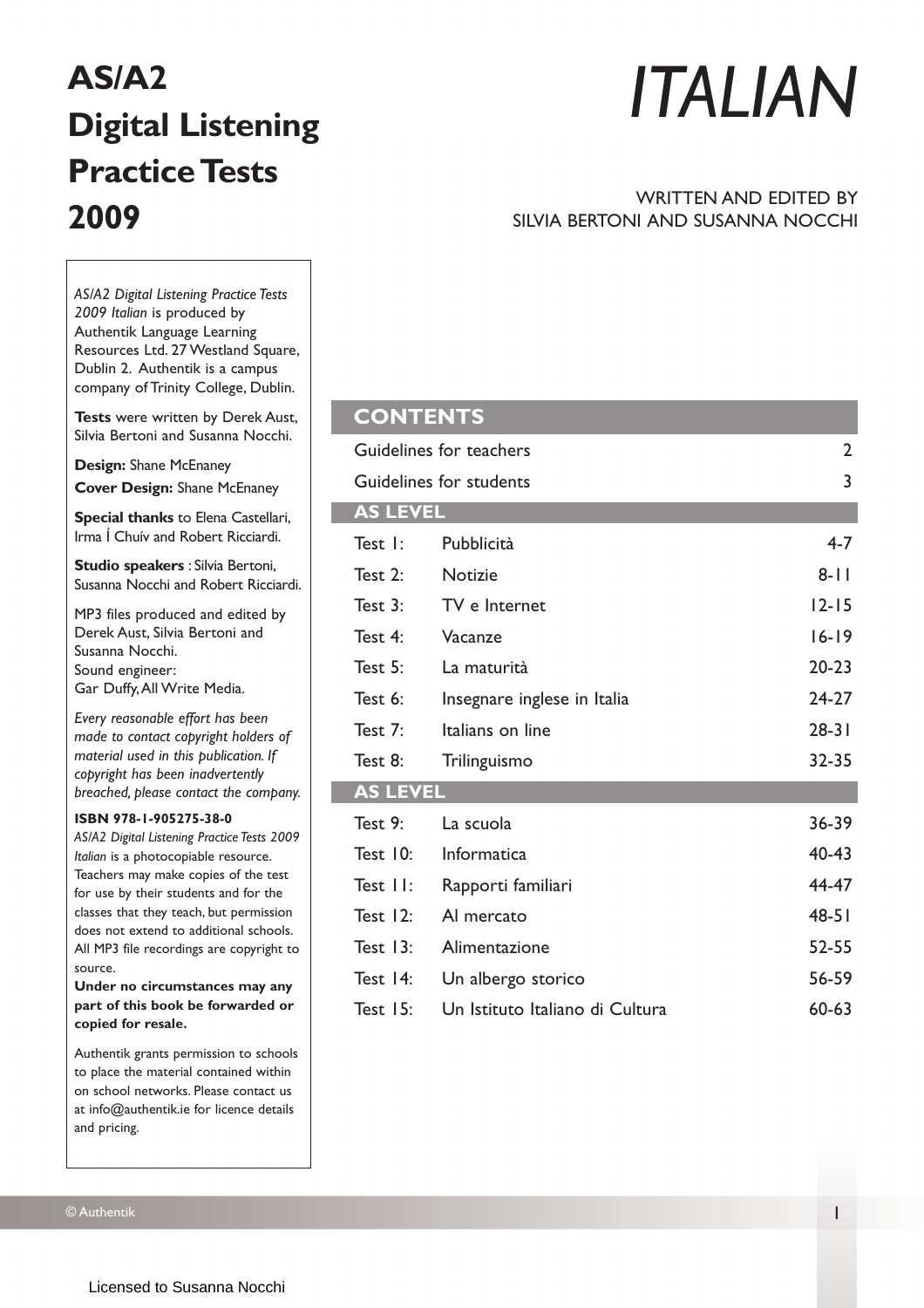

#### **GUIDELINES FOR TEACHERS**

*AS/A2 Digital Listening Comprehension Practice Tests 2009* consists of a book and audio files with authentic listening material and test questions. This book is ideal for practising, improving and building up your students' confidence in listening skills in preparation for the AS Level, A2 Level, the Irish Leaving Certificate and other advanced level exams. For each of the listening tests, the full transcript and the test solutions are also provided.

# **AS LEVEL / A2 LEVEL**

- Tests 1 to 8: these tests have been designed with AS Level students in mind. A2 Level and Irish Leaving Certificate students should work through AS Level tests first.
- Tests 9 to 15: these tests have been created with A2 Level students in mind.

# **TESTS**

- The tests reflect a variety of exam tasks ranging from comprehension questions, true / false and multiplechoice questions to grid and gap-filling tasks, completing sentences, summarising information etc.The majority of test questions in this book are set in the target language, reflecting the current trend in exam formats.
- The order in which the tests are arranged in the book does not indicate an order of difficulty or progression.
- AS Level tests contain predominantly guiding questions, and answers generally require less detail than A2 Level test questions.
- A2 Level tests contain a number of open questions, and the answers generally require some detail.The task types are tailored to the requirements of the A2 Level examination.

### **TRANSCRIPT**

- The transcript for each listening test is located on the third page of the test unit. In addition to the full transcript, these pages contain the following information: the length of the extract(s) and the MP3 file numbers(s), the difficulty rating and the source of the extract(s).
- The transcript also indicates where pauses have been inserted.

### **SOLUTIONS**

- The answers to all questions are given on the fourth page of each test.
- Where students are asked to mention one, two or three details, the full range of possible answers is given.

#### **AUDIO / MP3**

- The 15 tests range in style from news bulletins and reports to interviews and discussions.They vary in length from one to approximately five minutes, as well as in speed and difficulty.
- The tests have been given a general difficulty rating: **\*** easy; **\*\*** medium; **\*\*\*** difficult, as indicated on the transcript pages.
- Each test is preceded by a single acoustic signal and concludes with a double acoustic signal.

#### **PHOTOCOPYING AND DUPLICATION**

#### *Printed Material*

*AS/A2 Digital Listening Practice Tests 2009 is a photocopiable resource.Teachers may make copies of the tests for use by their students and for the classes that they teach, but permission does not extend to additional schools.*

**Under no circumstances may any part of this book be copied for resale.**

#### *Audio Material*

*It is permissible to make one copy of the MP3 files, keeping the original as back-up.All recordings accompanying printed material are copyright to source.*

**Under no circumstances may any part of the audio files be duplicated for resale.**

Authentik grants permission to schools to place the material contained within on school networks. Please contact us at info@authentik.ie for licence details and pricing.

#### **GUIDELINES FOR STUDENTS**

Listening, you'll be glad to hear, is a skill which can be acquired.

The *AS/A2 Digital Listening Practice Tests 2009* will help you prepare for the listening comprehension paper in your AS/A2 exams. Some of the extracts may even be more difficult than those you can expect to come across in your exam, but if you can answer the questions in these tests you will be well equipped to face the real exam.To help you, we have put together some tips on how to deal with the tests.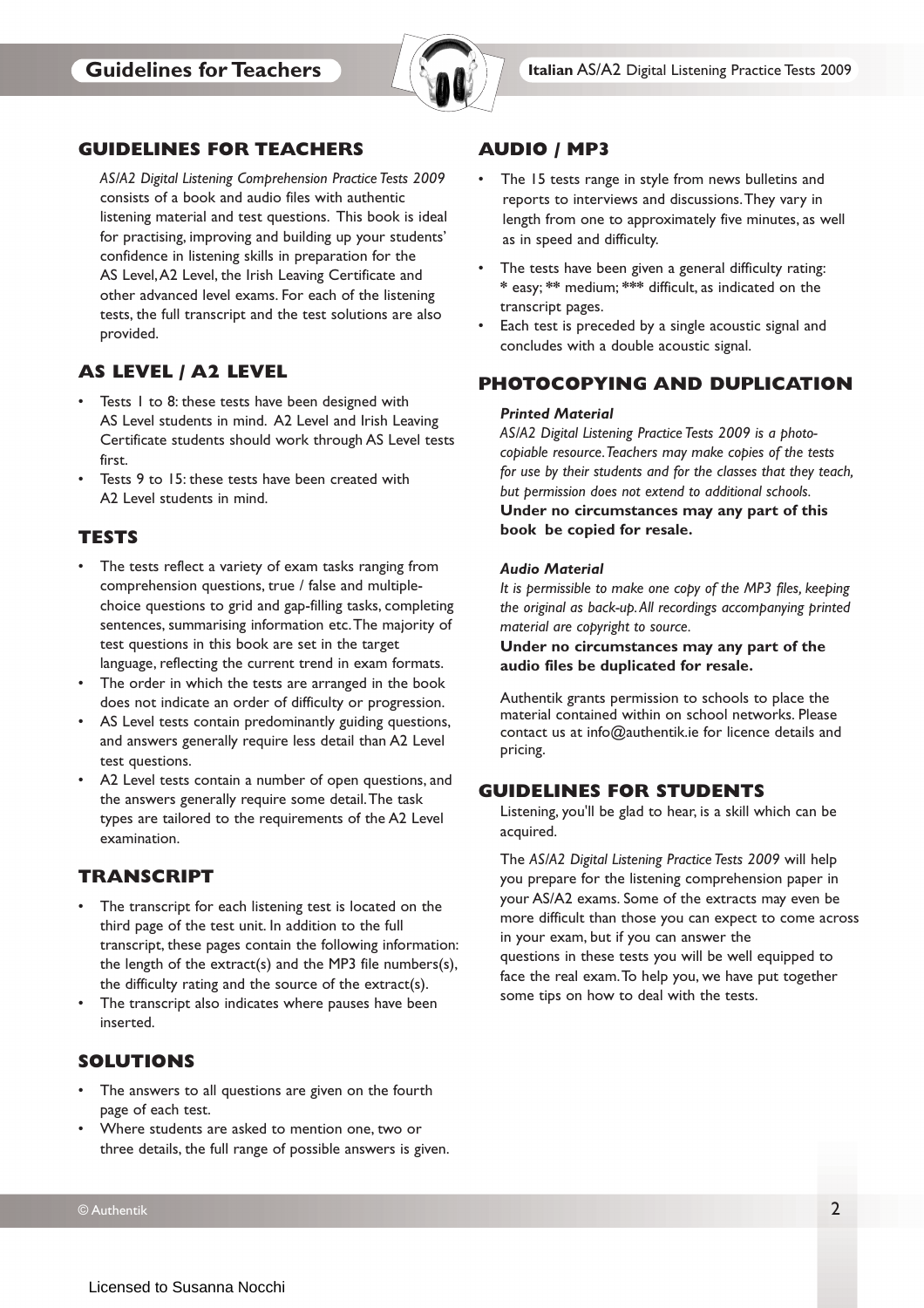

#### **EXAMINATION FORMAT**

Make sure you are familiar with the format of your exam.

- How many times will you hear an extract?
- How much time will you have to take notes?
- How long are the extracts generally?
- How much detail are you required to provide?
- Do you need to answer in English or in Italian?
- Are you allowed to use a dictionary? Exam formats vary slightly from one exam board to another. If in doubt, check with your teacher.

#### **BEFORE LISTENING**

Before you listen to the extract for the first time, you will be given a few moments to read through the questions.

- Make sure you read through all questions carefully.
- Pay particular attention to what is required in each question.Are you asked to provide one, two or more examples? In multiple-choice questions, are you asked to pick the one item that is true / correct or the one item that is false / incorrect?
- Underline the key words in the questions.This will give you an idea of the content of the extract.
- Try to think of the type of vocabulary which is likely to appear in the extract.

### **WHILE LISTENING**

The following steps will be useful for your exam:

- Take notes during the first listening.
- Try to get a general idea of what the extract is about.
- Do not write any answers yet.
- Write down your answers during the second listening. If you have difficulty with one question, keep going. In some cases, sections of the extract may be played with pauses to give you extra time for writing.
- Use the third and any additional playings of the extract to complete any unanswered questions and to check your answers.
- Finally, think about the answers you have written. Do they make sense?

#### **REMEMBER**

- You don't need to know every word you hear to answer test questions.
- Information is often related to numbers, days, weeks, seasons, measurements, etc.When asked to give times or measurements, don't forget to specify the time of day (e.g. 7.00 pm or 19.00 hours on the 24 hour clock) or the unit of measurement (m, kg, km/h, etc.).
- Full sentences are generally not needed, but give as much detail as you can.
- Make sure your writing is clear and legible.
- If you make a mistake, cross out the incorrect answer neatly and write your chosen answer clearly.
- Write your answers in Italian if the question is in Italian, and in English if the question is in English.
- Attempt every question! Even if you think your answer is wrong, you may just get a mark or two if you guess correctly.

### **AND FINALLY...**

Don't be discouraged if at first you don't do too well. Your listening skills will improve with practice and perseverance. Because these tests are intended to be used for practice and are not the real exam, you can ask your teacher to replay the extracts or give you the solutions once your paper has been marked.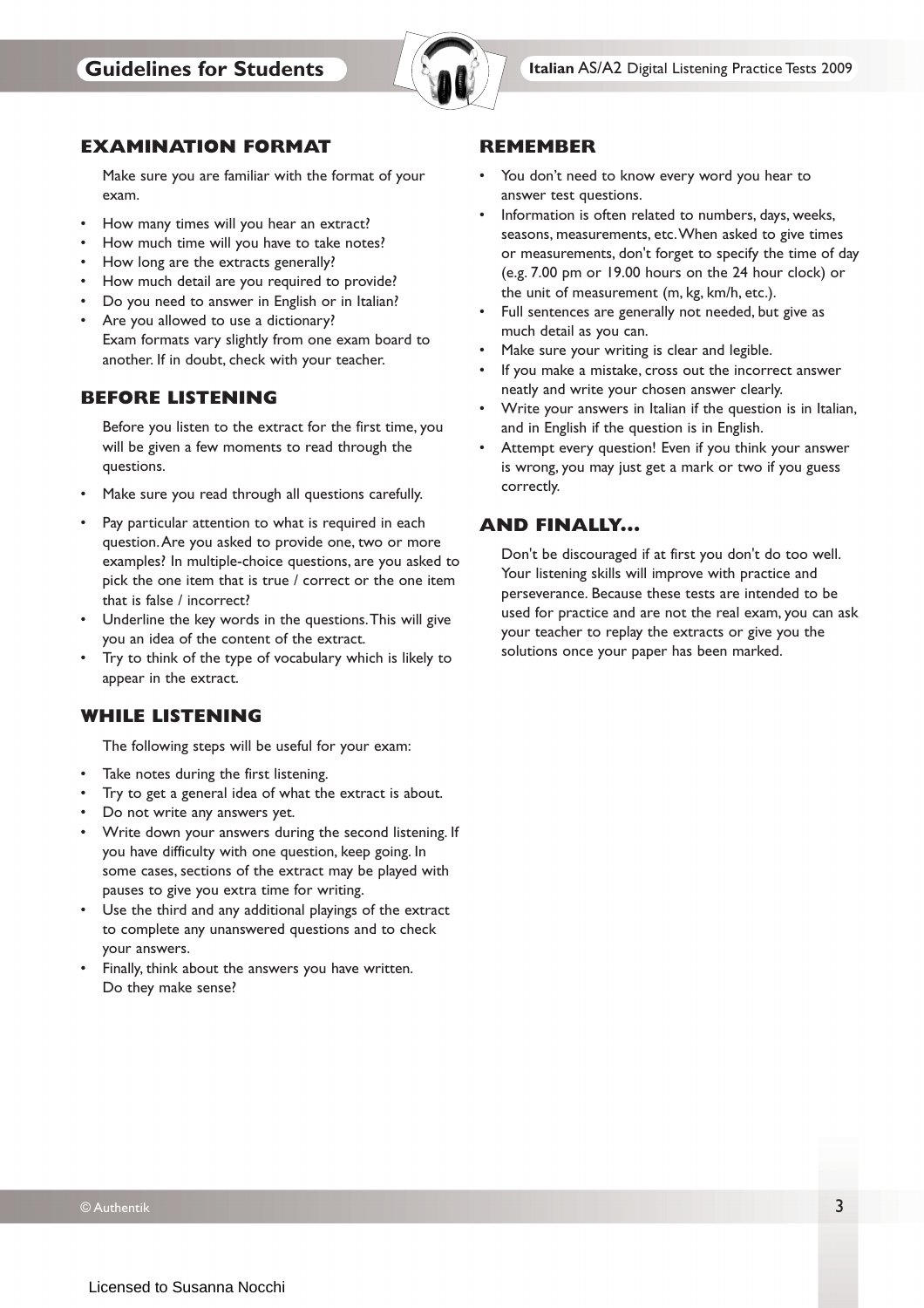

# **AS Level**

# **TEST 1: PUBBLICITÀ**

#### **Ascolterai tre pubblicità diverse.**

#### **1. Ascolta la prima pubblicità. Poi segna le quattro frasi vere.**

- (a) La domanda fatta all'inizio si riferisce a quello che si mangia di sera.
- (b) La donna ordina un pasto completo.
- (c) La donna non ha risposto correttamente alla domanda.
- (d) Secondo il senso della pubblicità la donna ha già superato i quarant'anni.
- (e) Il piatto consigliato non include la frutta.
- (f) La pubblicità ci consiglia di mangiare 50 grammi alla settimana di Grana Padano.
- (g) Altri formaggi hanno più calorie del Grana Padano.
- (h) Una buona dieta può influire positivamente sul nostro carattere.

#### **2. Ascolta la seconda pubblicità e indica la risposta corretta.**

- (a) L'evento pubblicizzato si terrà …
	- (i) in una sola regione d'Italia.
	- (ii) in alcune regioni d'Italia.
	- (iii) in tutta l'ltalia.
- (b) L'evento durerà fino …
	- (i) alla fine di agosto.
	- (ii) all'inizio di agosto.
	- (iii) alla metà di agosto.
- (d) Gli altri eventi dureranno …
	- (i) una notte.
	- (ii) qualche giorno.
	- (iii) parecchi giorni.
- (e) Le varie celebrazioni avranno luogo …
	- (i) in tutta la città.
	- (ii) in due zone specifiche della città.
	- (iii) esclusivamente nel centro storico.
- (c) La celebrazione dovrebbe interessare chi vuole vedere …
	- (i) qualsiasi tipo di prodotto.
	- (ii) prodotti fatti secondo tecniche moderne.
	- (iii) prodotti fatti secondo le vecchie tradizioni.
- (f) Si possono trovare ulteriori informazioni …
	- (i) sull'apposito sito.
	- (ii) in un ufficio turistico.
	- (iii) al municipio.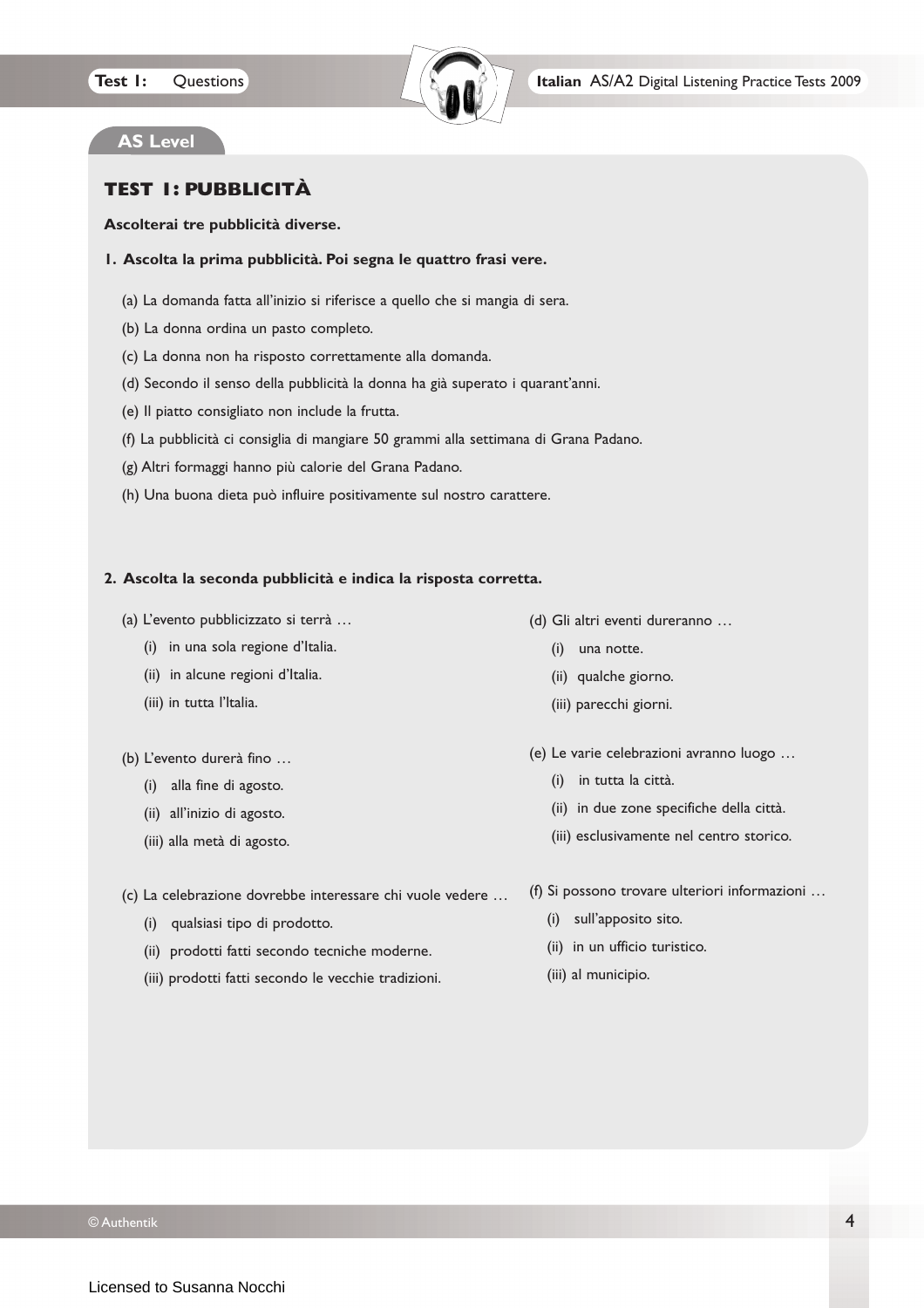

 $\_$  , and the set of the set of the set of the set of the set of the set of the set of the set of the set of the set of the set of the set of the set of the set of the set of the set of the set of the set of the set of th

\_\_\_\_\_\_\_\_\_\_\_\_\_\_\_\_\_\_\_\_\_\_\_\_\_\_\_\_\_\_\_\_\_\_\_\_\_\_\_\_\_\_\_\_\_\_\_\_\_\_\_\_\_\_\_\_\_\_\_\_\_\_\_\_\_\_\_\_\_\_\_\_\_\_\_\_\_\_\_\_\_\_\_\_\_\_\_\_

\_\_\_\_\_\_\_\_\_\_\_\_\_\_\_\_\_\_\_\_\_\_\_\_\_\_\_\_\_\_\_\_\_\_\_\_\_\_\_\_\_\_\_\_\_\_\_\_\_\_\_\_\_\_\_\_\_\_\_\_\_\_\_\_\_\_\_\_\_\_\_\_\_\_\_\_\_\_\_\_\_\_\_\_\_\_\_\_

\_\_\_\_\_\_\_\_\_\_\_\_\_\_\_\_\_\_\_\_\_\_\_\_\_\_\_\_\_\_\_\_\_\_\_\_\_\_\_\_\_\_\_\_\_\_\_\_\_\_\_\_\_\_\_\_\_\_\_\_\_\_\_\_\_\_\_\_\_\_\_\_\_\_\_\_\_\_\_\_\_\_\_\_\_\_\_\_

\_\_\_\_\_\_\_\_\_\_\_\_\_\_\_\_\_\_\_\_\_\_\_\_\_\_\_\_\_\_\_\_\_\_\_\_\_\_\_\_\_\_\_\_\_\_\_\_\_\_\_\_\_\_\_\_\_\_\_\_\_\_\_\_\_\_\_\_\_\_\_\_\_\_\_\_\_\_\_\_\_\_\_\_\_\_\_\_ \_\_\_\_\_\_\_\_\_\_\_\_\_\_\_\_\_\_\_\_\_\_\_\_\_\_\_\_\_\_\_\_\_\_\_\_\_\_\_\_\_\_\_\_\_\_\_\_\_\_\_\_\_\_\_\_\_\_\_\_\_\_\_\_\_\_\_\_\_\_\_\_\_\_\_\_\_\_\_\_\_\_\_\_\_\_\_\_ \_\_\_\_\_\_\_\_\_\_\_\_\_\_\_\_\_\_\_\_\_\_\_\_\_\_\_\_\_\_\_\_\_\_\_\_\_\_\_\_\_\_\_\_\_\_\_\_\_\_\_\_\_\_\_\_\_\_\_\_\_\_\_\_\_\_\_\_\_\_\_\_\_\_\_\_\_\_\_\_\_\_\_\_\_\_\_\_

 $\_$  , and the set of the set of the set of the set of the set of the set of the set of the set of the set of the set of the set of the set of the set of the set of the set of the set of the set of the set of the set of th  $\_$  , and the set of the set of the set of the set of the set of the set of the set of the set of the set of the set of the set of the set of the set of the set of the set of the set of the set of the set of the set of th

 $\_$  , and the set of the set of the set of the set of the set of the set of the set of the set of the set of the set of the set of the set of the set of the set of the set of the set of the set of the set of the set of th

## **AS Level**

**3. Listen to the third advertisement and answer the following questions in English.**

(a) What information does the gentleman ask for at the beginning of the advertisement?

(b) What exactly is being advertised and what is its environmental attraction?

(c) How do we know that the product is so popular?

(d) How much does it cost?

(e) What **three** advantages do you get if you are part of the Club mentioned?

(f) What are the financial incentives of purchasing the product advertised?

(g) When does this offer expire?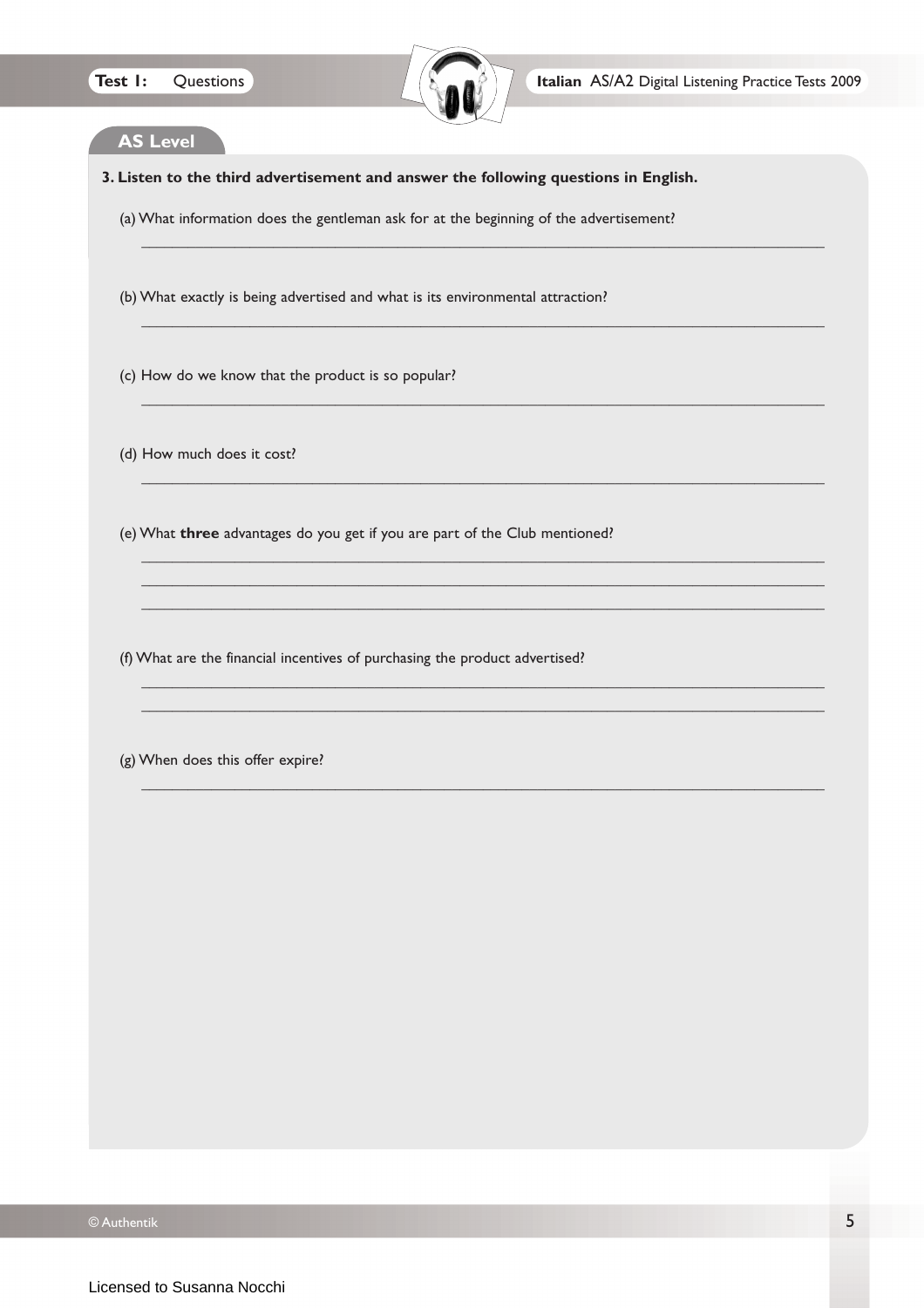

# **TEST 1: PUBBLICITÀ**

#### **Ascolterai tre pubblicità diverse.**

1. Signora, cosa desidera a pranzo?

Per me solo un'insalata verde, grazie. Peccato! Non ha vinto. La risposta giusta per una donna sopra i 40 è un'insalata mista con un po' di tonno, scaglie di Grana Padano, pane e un bel frutto. Con 50 grammi al giorno di Grana Padano puoi avere molti nutrienti e meno calorie di altri formaggi. Mangiando bene puoi vincere salute, buon umore e anche una pelle più bella. Se sai cosa mangiare scegli Grana Padano.

#### **(PAUSA)**

2. In Valle d'Aosta nel mese di agosto si celebra l'artigianato di tradizione. Dal 9 al 17 gli artigiani valdostani danno vita all'atelier con le loro produzioni artistiche, mobili, tessuti, sculture, oggettistica. Il 9 e il 10 tutta la magia della Foire d'été risplende nelle vie del centro storico di Aosta.Artigianato, arte musica, cultura e spettacoli, due giorni di eventi unici uniti da una lunga intensa notte di festa.Ad Aosta in piazza Chanoux e in tutto il centro storico. www.regione.vda.it

#### **(PAUSA)**

3. Scusi, mi sa indicare il modo più veloce per arrivare alla spiaggia?

Certo. Dunque, deve prendere una Citroen C1. Citroen C1 è l'auto con minori emissioni di CO2 più venduta in Europa ed è l'unica City car da 6950 euro con rottamazione fino a euro due. E con Citroen Club hai tre anni di garanzia, assicurazioni furto e incendio e fino a tre anni di bollo. Senza anticipo e paghi dal 2009. Scopri C1 negli 'show room' Citroen. Scade il 31 agosto.

| MP3:               | Files 01-1, 01-2, 01-3                              |
|--------------------|-----------------------------------------------------|
| Length:            | 1:52                                                |
| <b>Difficulty:</b> | ∗                                                   |
| Source:            | Original radio extracts<br>(RAI, Radio 1, 29/07/08, |
|                    | 01/08/08 and 25/08/08)                              |